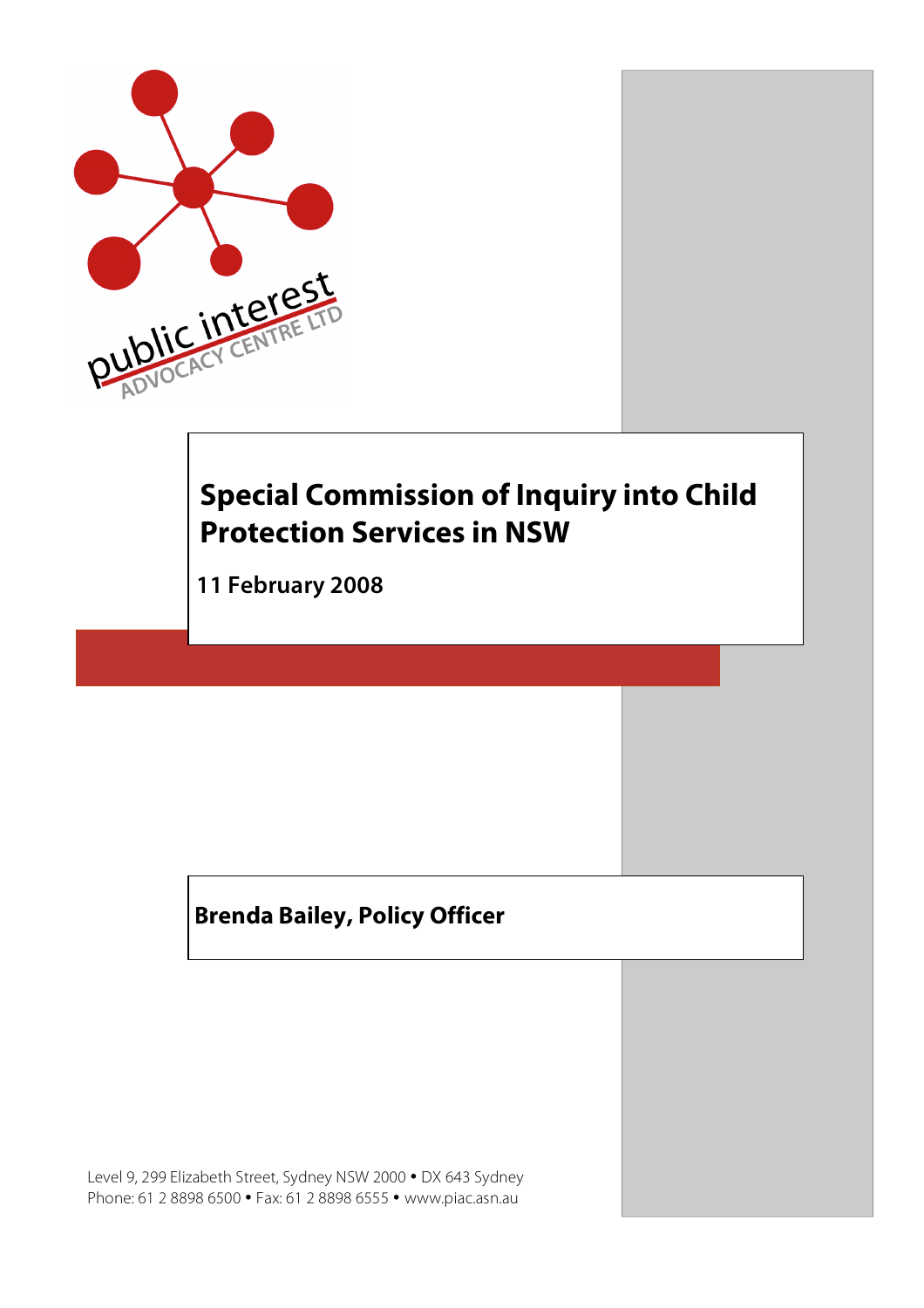# **The Public Interest Advocacy Centre**

The Public Interest Advocacy Centre (PIAC) seeks to promote a just and democratic society by making strategic interventions on public interest issues.

PIAC is an independent, non-profit law and policy organisation that identifies public interest issues and works co-operatively with other organisations to advocate for individuals and groups affected.

In making strategic interventions on public interest issues PIAC seeks to:

- expose unjust or unsafe practices, deficient laws or policies;
- promote accountable, transparent and responsive government;
- encourage, influence and inform public debate;
- promote the development of law—both statutory and common—that reflects the public interest; and
- develop community organisations to pursue the interests of the communities they represent.

Established in July 1982 as an initiative of the Law Foundation of New South Wales, with support from the NSW Legal Aid Commission, PIAC was the first, and remains the only, broadly based public interest legal centre in Australia. Financial support for PIAC comes primarily from the NSW Public Purpose Fund and the Commonwealth and State Community Legal Centre Funding Program. PIAC also receives funding from the NSW Government Department of Energy and Water for its work on utilities, and from Allens Arthur Robinson for its Indigenous Justice Program. PIAC also generates income from project and case grants, seminars, consultancy fees, donations and recovery of costs in legal actions.

## **Introduction**

In December 2007 the NSW Government appointed retired the Hon. Justice James Wood to inquire into and report on the NSW child protection system. There are ten parts to the terms of reference to the Inquiry. This submission will focus on the terms that have the most relevance to children requiring protection who have contact with the juvenile justice system. This submission will offer recommendations in relation to aspects of :

- Management of reports, including the adequacy and efficiency of systems and processes for intake, assessment, prioritisation, investigation and decision-making. (ii)
- Management of cases requiring ongoing work, including referrals for services and monitoring and supervision of families. (iii)
- The adequacy of the current statutory framework for child protection including roles and responsibilities of mandatory reporters, DoCS, the courts and the oversight agencies. (vi)
- The adequacy of arrangements for inter-agency cooperation in child protection cases. (vii)
- The adequacy of arrangements for children in out of home care. (viii)
- The adequacy of resources in the child protection system. (ix)

In commenting on these aspects, PIAC has drawn on the cases and research undertaken as a partner in its Children in Detention Advocacy Project (CID<sup>n</sup>AP). Other partners in the project are the Public Interest Law Clearing House and Legal Aid NSW. This submission is from PIAC and not made on behalf of the project partners.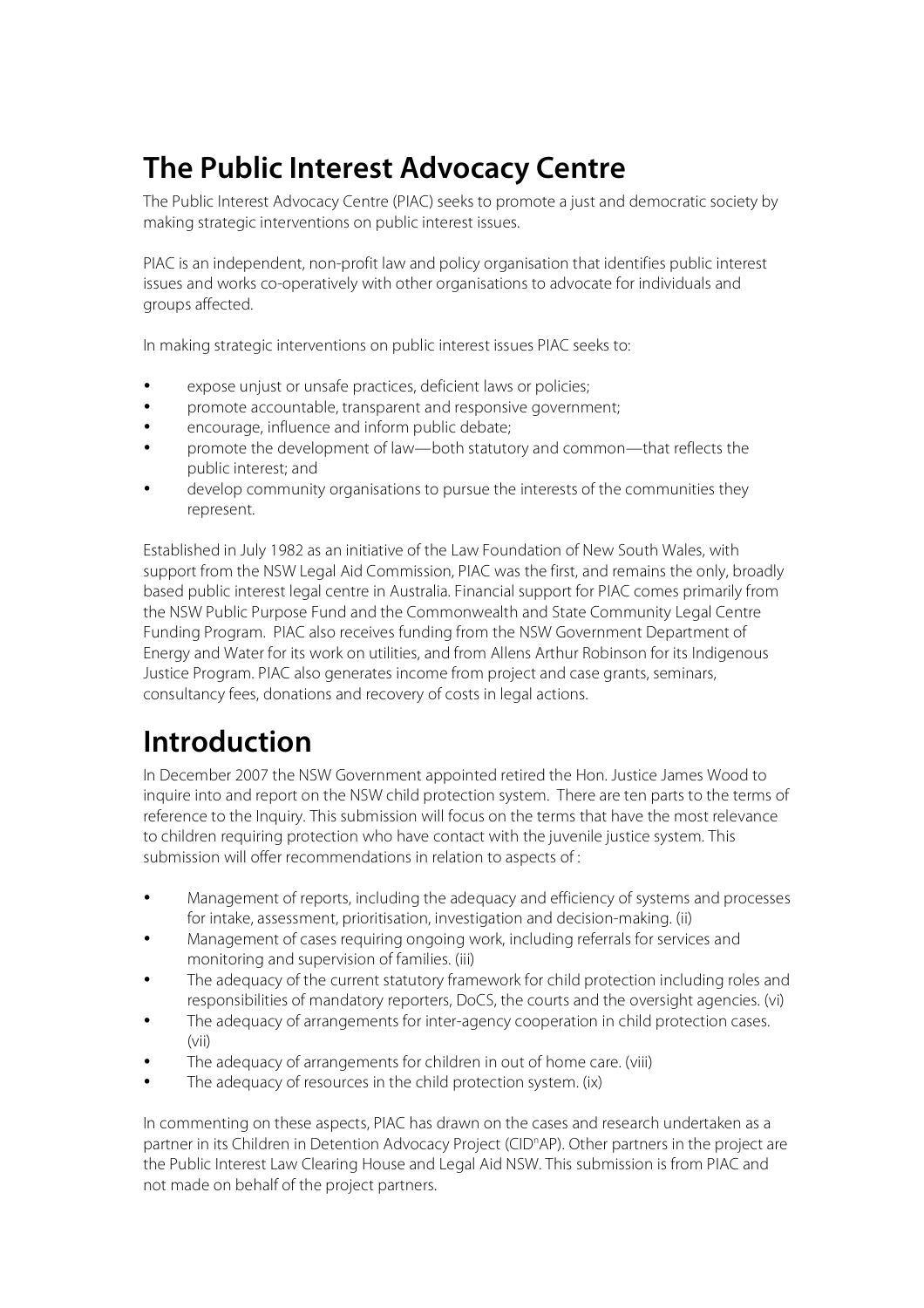CID<sup>n</sup>AP seeks to improve the way young people are treated by the police and juvenile justice system. Free legal advice and representation is provided to young people who have been:

- Wrongfully arrested or detained
- Granted bail but remain in custody due to lack of accommodation options
- Arrested on a warrant that has been withdrawn
- Arrested for breach of out of date bail conditions

The cases from the Project that are of most relevant to this inquiry are those where young people remain in detention even though they have been granted bail. Most often young people in this category are in the care of the Department of Community Services (DoCS) (State wards) or the Courts have directed that the young person reside at the direction of DoCS. A summary of cases is at Appendix A.

In this submission PIAC (Public Interest Advocacy Centre) draws attention to the link between the results of the breakdown in DoCS support for young people and their greater likelihood of drifting into the juvenile justice system. The importance of support from DoCS in assisting children to avoid even short periods of detention cannot be underestimated. The fact that nearly 50 percent of children in detention centres are on remand (Young Offenders, 2005, 231) makes it clear that DoCS has not supported this extremely vulnerable group of children. The percentage of children who are refused bail because of serious offences is extremely small. We can speculate that if the majority of children on remand had a parent or carer taking responsibility and providing a secure home environment, the number obtaining bail and meeting bail conditions would significantly decrease this percentage on remand. An example can be found in the case studies in the appendix of this submission, where a young person received a non-custodial sentence after spending several weeks on remand. It is important to note that the children this submission is referring to are not limited to those who are the subject of a court order that allocates sole parental responsibility to the Director-General for Community Services. It includes those that are notified to DoCS by courts or police. Magistrates in granting bail often direct a child who is homeless or in need of protection to the services of DoCS, but have no power to direct DoCS to take responsibility, regardless of the legal status of the child.

Many of the recommendations in this submission are not new. They are taken directly from, or supported by a series of reports and studies on the needs of children in the juvenile justice system produced since 1992 to the present. Unfortunately the fact that reports from 1996 and 2005 reviewed for this submission describe similar trends and make similar recommendations for reform indicate that nothing has improved in recent years for this group of young people.

## **Background**

The link between children in care and juvenile justice has been established in many NSW reports and studies. Children who come into contact with DoCS are more likely to experience family breakdown, homelessness or inappropriate care arrangements. This in turn can lead to specific types of criminal activity for survival, which in turn places children in the hands of the juvenile justice system. The Memorandum of Understanding (MOU) between DoCS and the Department of Juvenile Justices (DJJ) acknowledges this relationship by describing children in the care of DoCS:

… at a significantly higher risk of poor educational achievement, alcohol and other drug addiction, mental illness, homelessness and poor family relationships, which are known risk factors for juvenile criminal offending behaviour. (MOU, 2)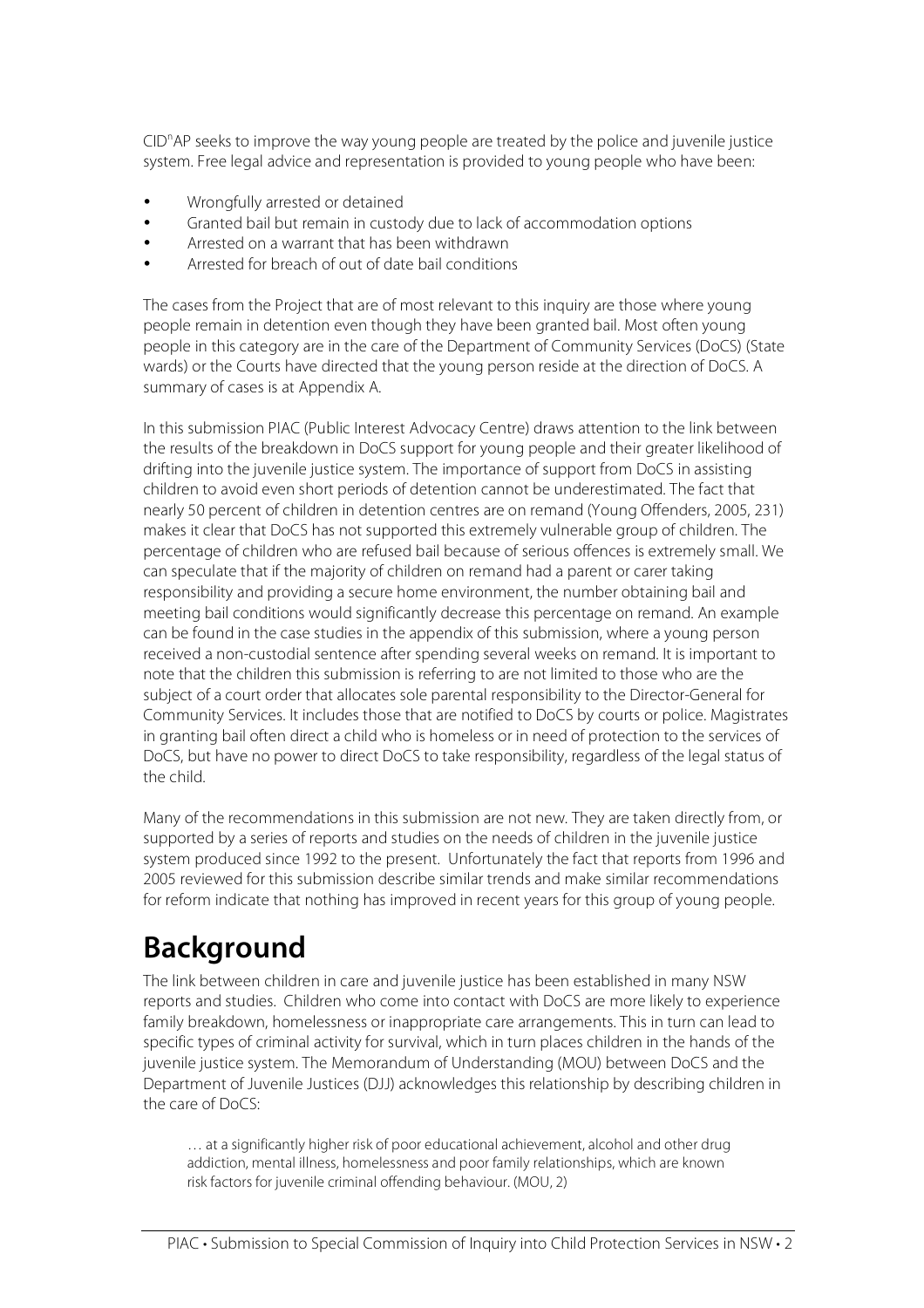The Community Services Commission in its report Turning Victims into Criminals (1996) found there was an over representation of wards of the State in the juvenile justice system. Solutions hinge on stable, long-term and appropriately resourced placements. The report described an abusive system that was allowed to continue because of a lack of resources, poor coordination between agencies, inadequate guidelines, few specialised staff and lack of information and representation for children. When the care situation arranged by DoCS breaks down for this group of children a child can find themselves in detention, whereas, if the child had a responsible family to return to, they would not be in custody. DoCS should undertake to be responsible for the care of children with challenging behaviours, rather than resorting to detention as a solution. The recent changed to the Bail Act have made it more difficult for children to apply for bail, and hence the situation worse for those who, with better support would be granted bail.

Once a child has had their first interaction with the juvenile justice system, it is still possible to divert the child from away from the system. There is a clear connection between early intervention and the level of support DoCS provides to children in need of protection who are also clients of DJJ. The NSW Auditor General's report Addressing the Needs of Young Offenders (2007) found that the rate of re-offending for young people will depend on the action taken in response to the offence. The largest percentage re-offending are those who appear in court, and the lowest rates are for those receiving cautions or participating in youth justice conferences. Young people in need of protection and their families require support if they are to participate in diversion programs.

The NSW Auditor states that:

… early intervention could prevent an escalation of the seriousness and frequency of offending by a young person in need of help. It should be pursued wherever possible. (2007)

The DJJ and Courts cannot do this without support from agencies such as DoCS; as the Auditor states, the reason the needs of young people are not met are due to 'problems accessing some services and exchanging information.' If a young person's needs are not addressed the risk of re-offending is high.

The Australian Institute of Health and Welfare (AIHW) (2007) report on the number of young offenders experiencing juvenile justice supervision found that the younger a child experienced a period of supervision, the more likely they were to 're-enter juvenile justice supervision during subsequent years'. This raises more cause for concern when DoCS placements fail and homelessness and criminal activity follows. This should also be of concern to the NSW Government given the State Plan has as a priority to reduce re-offending.

Several of the cases from CID<sup>n</sup>AP involve the failure of DoCS to respond to a magistrate's condition of bail that the child 'reside at the direction of DoCS'. This condition would indicate that the child cannot return to their home or is homeless, yet the court cannot direct DoCS to attend court, even if the Director-General has parental responsibility. There are significant and well documented reasons why a child should not spend even a short time in detention (Young Offenders, 2005) including:

- The detrimental affects on the ability of the young person to prepare for their court appearance.
- The offence may not attract a custodial sentence.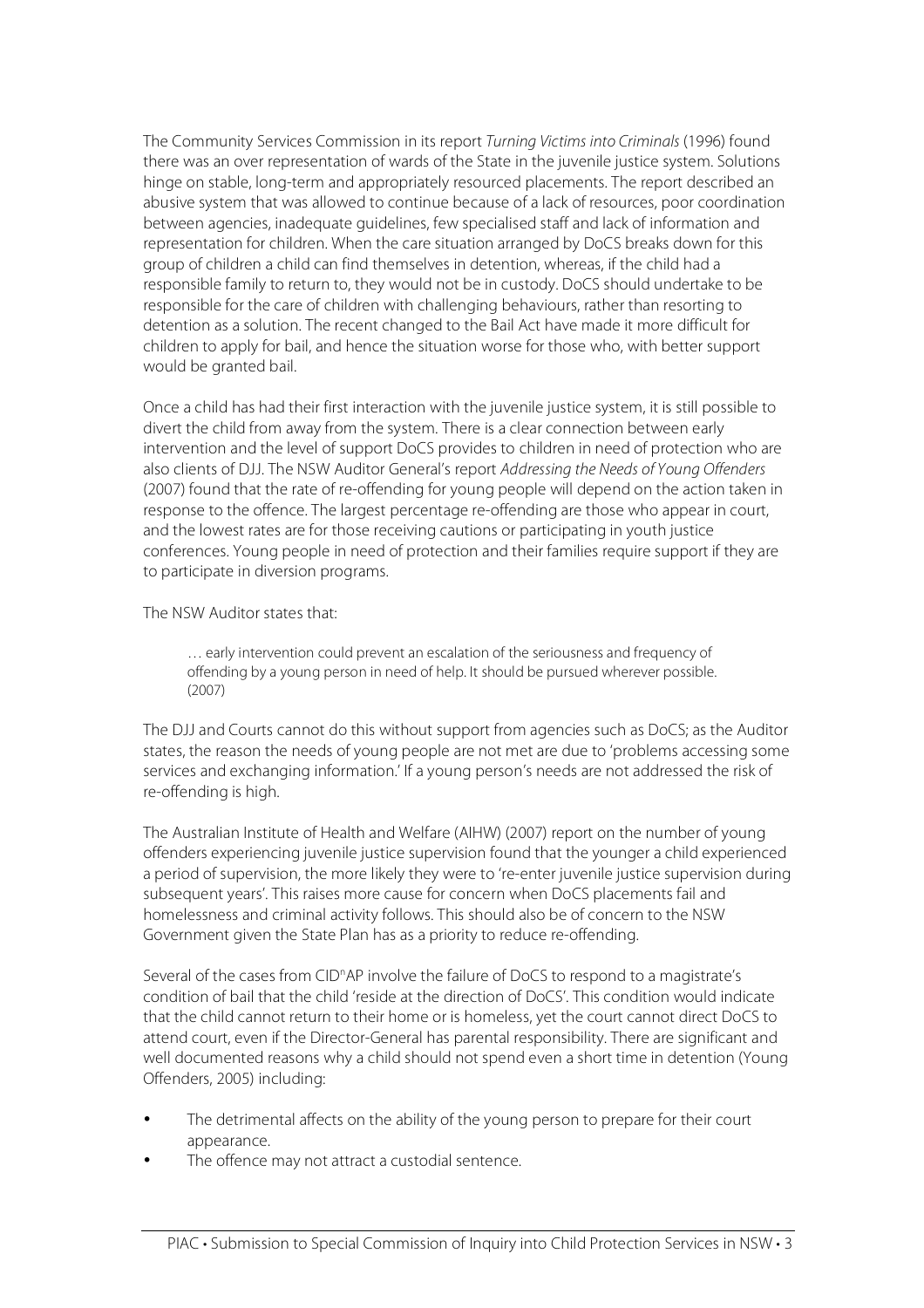- Preventing associations forming in detention centres and an opportunity to be diverted from the juvenile justice system.
- Inability to maintain community and family ties, disrupted schooling or employment.
- Centres may be located a long way from a child's family, particularly the case for girls, with fewer options for detention centres.
- Breach of international obligations in particular Article 37(b) of the Convention on the Rights of the Child (CROC), which provides for detention for children as a last resort.

# **Discussion and Recommendations**

## **1. Priority for protection services**

The NSW Audit Office (2007) noted that arrangements the DJJ has with other services, where DJJ clients receive priority service is good practice; a practice that will assist in the longer-term aim of meeting a young person's needs and preventing re-offending. This 'good practice' approach of giving priority access to children in need of protection who come into contact with police or the DJJ should apply to services that are the responsibility of DoCS.

#### **Recommendation**

Clients of the Department of Juvenile Justice who require servicesfrom Department of Community Services should be a priority. This should apply to all young people in need to care and protection, not only State Wards.

## **2. Management of cases**

In the CID<sup>n</sup>AP case studies it would be rare for a young person to reach the point of detention without previous contact with DoCS. Reports from the Community Services Commission (1999, 42) refer to the stability of placements as the 'most notable difference between those wards who have, and those who have not had, contact with the juvenile justice system'. The recommendations in the Just Solutions report include 20 that refer specifically to this issue. Even though the report dates from 1999, many of the recommendations are still relevant.

DoCS should bear some responsibility for the case studies that form part of this submission relating to arrest due to breaches of out-of-date bail conditions. Many of these cases result in a failure of information systems between care services and the police. If District Officers took responsibility for children who require protection, part of that responsibility should be to provide support to young people in contact with the police. For example, a young person with a bail condition with a curfew will have difficulty remaining at home, if they are on the street escaping domestic violence. This would include providing support to meet bail conditions, responding to police if a young person is arrested, and maintaining accurate and up to date records on bail conditions and other related matters.

Many of the protection issues for children who are also in contact with police and DJJ are interagency issues. DoCS management policies have an important impact on how police and courts will respond. For example, policies and practices that increase contact with police include: how children are treated who abscond from a failed foster placement not assisting children in care to manage and keep to bail conditions, mixing homeless children with no criminal record with those with a criminal background and managing difficult behavior with police intervention rather than with an appropriate care plan.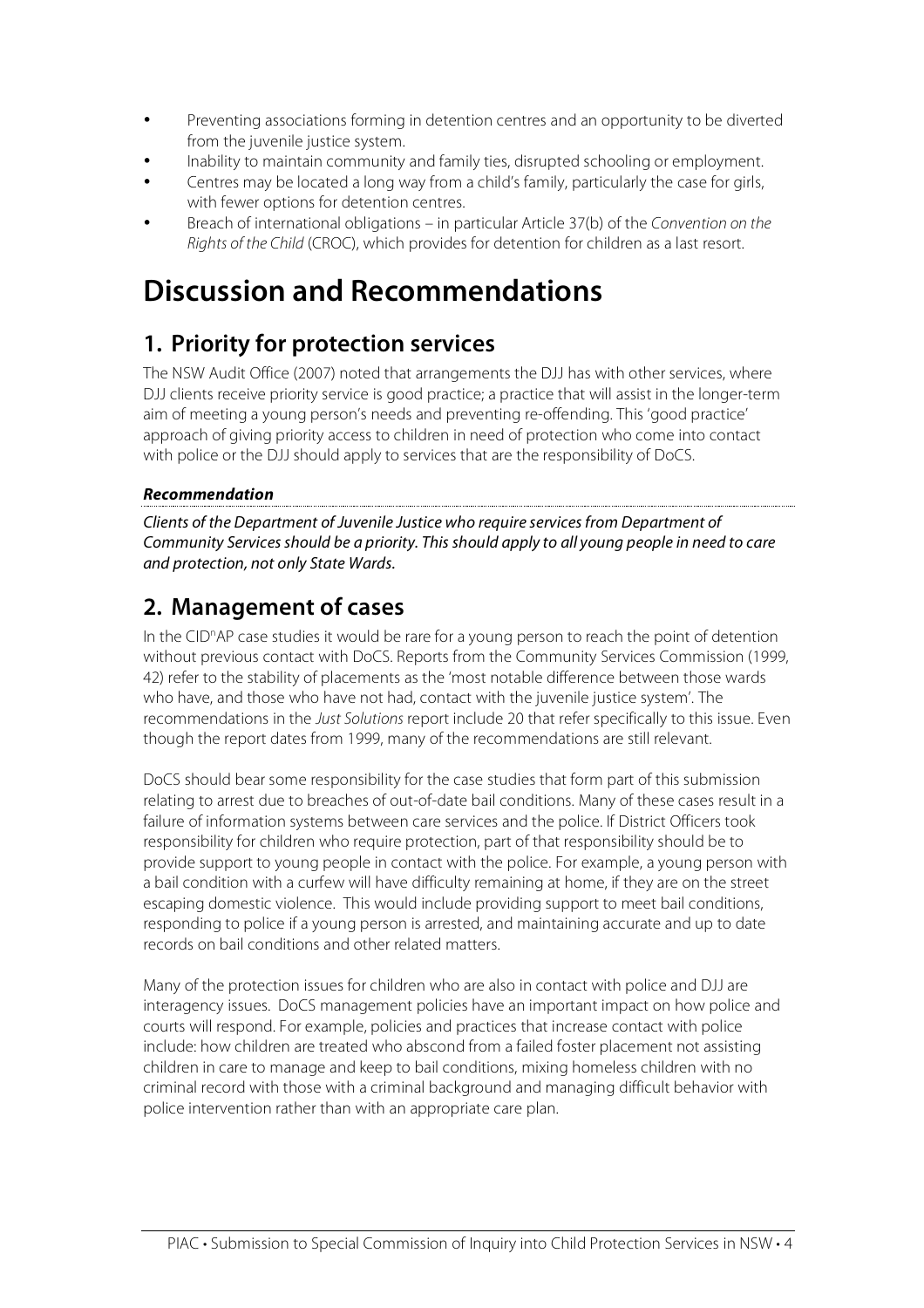#### **Recommendation**

The Department of Community Services should review their policy and procedures for children in placements with the aim of reducing contact with the juvenile justice system. This includes:

- Responding to absconding from placements with review of care and accommodation plans rather than arrest warrants.
- Proactively assisting children to meet bail conditions who are in care or in need of care.
- Separating children with criminal backgrounds in refuges and other accommodation from those not entrenched in the system.
- Developing management plans to manage difficult behaviour, which should aim to reduce contact with and the need for police intervention.

### **3. Current statutory frameworks**

Statutory frameworks should reflect the International human rights conventions that Australia has ratified. Detention should not be used as crisis accommodation, in effect replacing a care system and alternative accommodation. The best interests of the child will rarely dictate that a child should be held in custody. It should be mandated that a child should not be held in detention due to the inability to meet bail conditions because accommodation has not been organised by DoCS. It is acknowledged that this will require DoCS to fund crisis accommodation for young people leaving court in circumstances where medium or long-term accommodation is not available. However, such accommodation should provide DoCS and the young person an opportunity to assess their care needs and arrange access to a range of services, eg mental health or drug and alcohol services.

The Community Services Report (1996) report found that it was rare for DoCS to support a State ward through the court process. In asking children about the involvement of DoCS, nearly half claimed they did not receive support from DoCS through the legal process.

DoCS should be mandated to ensure children in need of care and protection, receive independent legal advice, and provide support for the child when in police custody and through the court process. This should include after hours and on weekends.

The Children's Court should be able to require DoCS to attend court if it has parental responsibility for a young offender, as they can with parents. This would ensure children are provided with support and the Court has information about the young person's circumstances.

#### **Recommendation**

The Department of Community Services should be mandated to:

- Provide accommodation if directed by the Children's Court where the Court orders this as a condition of bail.
- Organise independent advice and support for children in police custody and through court processes when not represented by their parents.
- Ensure the Department of Community Services liaison officers to attend all Children's Court sittings and provide accurate and timely information to the court and coordinate service providers.
- Attend court with young people who are the part or sole parental responsibility of the Department of Community Services.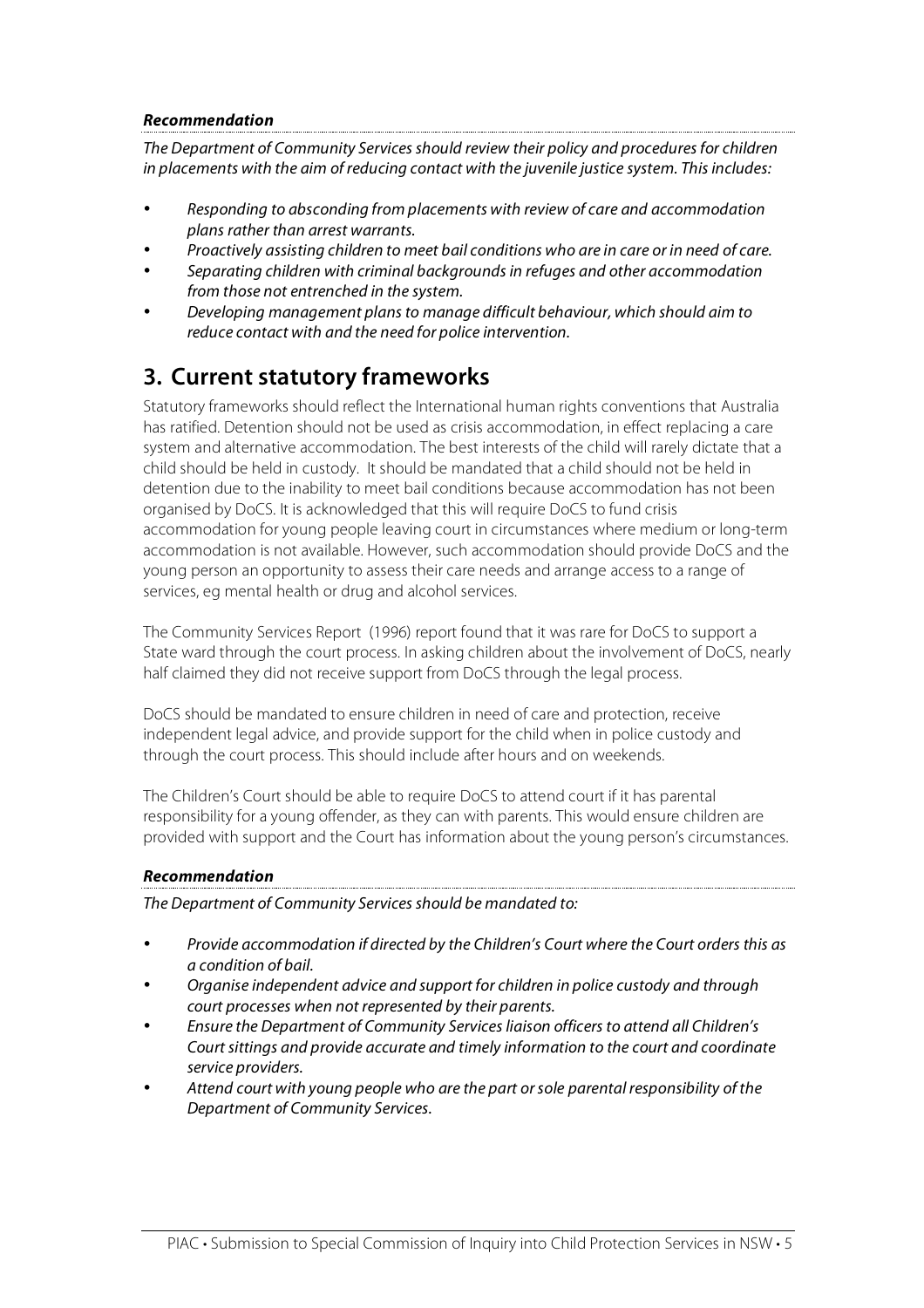### **4. Interagency cooperation**

#### **Department of Juvenile Justice**

DoCS and DJJ have a Memorandum of Understanding (MOU) for co-ordinating responsibilities for children who are subject to a court order that allocates sole parental responsibility. The MOU is to be implemented through Regional Directors, and a review of the target group was to take place within 18 months from the date of the MOU being signed.

There are several concerns with this MOU:

- At the time of this submission PIAC was unable to locate a copy of the MOU or determine whether the 18-month review had taken place and if so, the results of that review. The MOU was not available on either Department's website and had to be specifically requested. An Out-of-home care providers at a regional forum held late 2006, representatives were either unaware that the MOU existed or unsure if it was still in operation. Clearly this document is one that all stakeholders should have access to, and be involved in reviewing.
- The MOU should include all children in need of care and protection. The target group of the MOU includes only young people who have a court order allocating parental responsibility to DoCS. The majority of children and young people in need of protection would not fall under these arrangements.

#### **Recommendation**

The Memorandum of Understanding (MOU) between the Department of Community Services and the Department of Juvenile Justice should include coverage of all children in need of care and protection, and not limited to State wards.

Stakeholders should be involved in the review process for the MOU and all related documents should be publicly available.

#### **Courts**

There are two significant issues arising from the relationship between DoCS and the Courts: imposition of bail conditions that attempt to modify behaviour and those that require the young person to reside at the direction of DoCS.

Although care and protection issues should not be taken into account in sentencing or prescribing bail conditions, it is believed that some onerous bail conditions are an attempt to address care issues. When DoCS fails to take on protective and parental responsibilities the Courts sometimes impose bail conditions in an attempt to 'restrict the movement and modify the behaviour of young people' (NSW Law Reform Commission2005). Such conditions become impossible to comply with and the child will then either return to court to have the conditions amended or be arrested for a breach of conditions. This situation is compounded when support from DoCS is not available to support children in need of care to meet bail conditions.

Hadaway (2005) cites a case where a Court granted bail with a 'reside as directed' order that resulted in the young person remaining in detention for several weeks until the court case. The young person was not given a custodial sentence but directed to a Youth Justice Conference. At sentencing, there was no direction to reside at DoCS direction so she could not be returned to detention. She left the court and as she was homeless DoCS was forced to find a placement that day. Hadaway goes on to explain that there are limited options to engage DoCS to take action: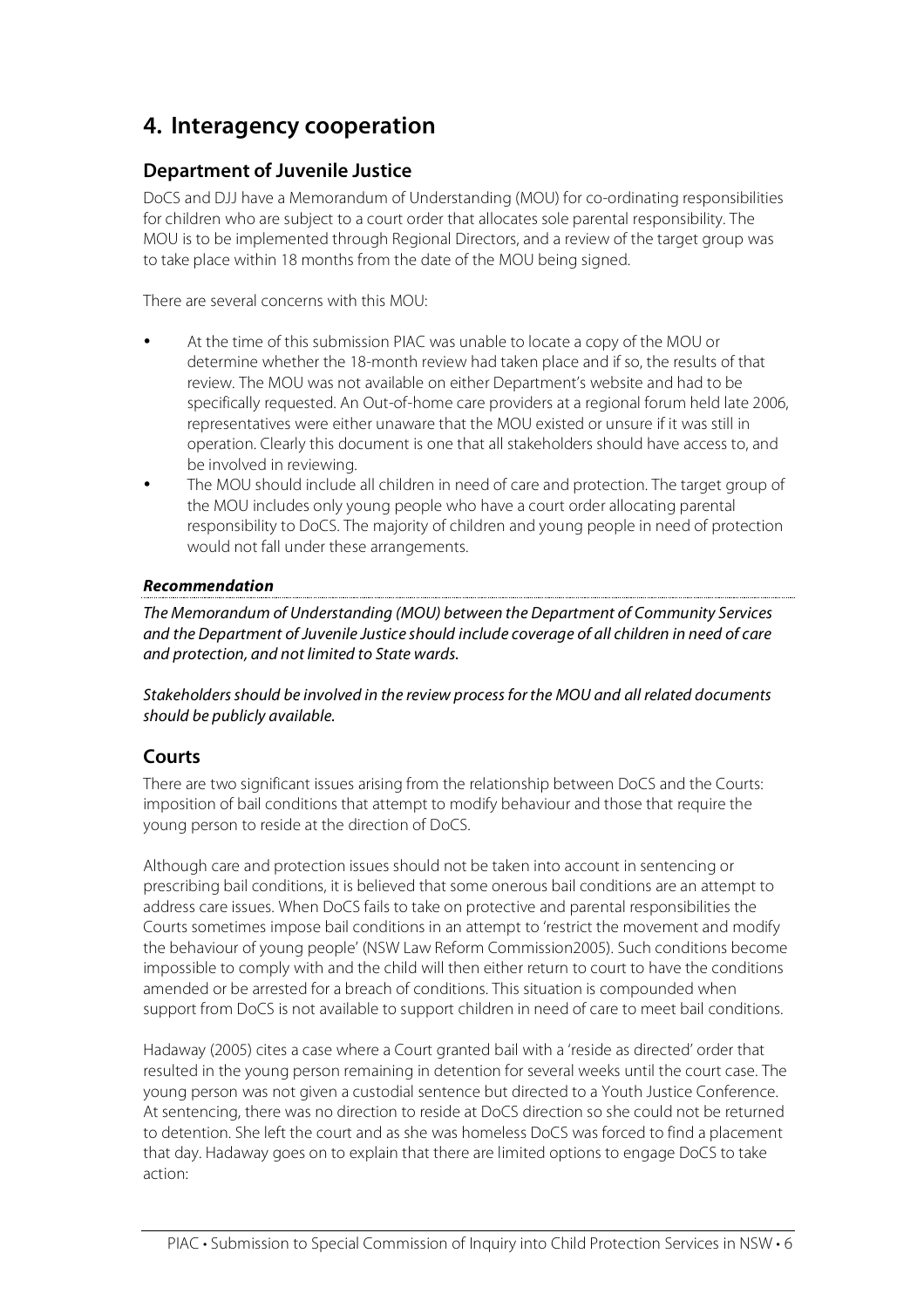The solicitor may report the homelessness of a child under s120 of the Care and Protection Act, the Director General must then conduct an investigation and assessment, but does not force DoCS to provide or arrange accommodation for a homeless child.

Where children are homeless or cannot return home, magistrates have the choice of setting bail with a condition that relies on DoCs providing accommodation, refusing bail or sending the child back onto the streets. If a Court grants bail with a condition to reside as directed by DoCS, the child will not be released on bail unless the Department allocates accommodation. A child can remain in detention even if the original charge is minor and will not attract a custodial sentence, even if convicted.

Co-ordination between DoCS and the Courts would be improved if a liaison officer was available at every sitting of a Children's court and reports to courts on care and protection received priority.

#### **Recommendation**

The Care and Protection program should include consultation and education for magistrates about the use of bail conditions, for example the program would provide evidence based recommendations about what bail conditions are likely to have successful outcomes for the Court process and the young person.

Magistrates should have the power to order reports on young people from the Department of Community Services and expect them to attend with young people who have no other parental support.

The Department of Community Services should commit to the Court to support a child in need of care and protect, to assist the young person meet bail conditions.

### **NSW Police**

The negative role of police in the care of children in DoCS care is described above in the section on the management of cases.

The NSW Audit Report found that the Police Youth Liaison Officers when in contact with young people (being cautioned or charged) did not always refer young people to other services when needed. This indicates a need for an improved relationship between DoCS and the police.

This could be in the form of an MOU that describes the role of police in case management, in reporting young people in need of care and protection, and in what circumstances police intervention is requested for children living in DoCS funded or managed services.

#### **Recommendation**

A Memorandum of Understanding should be developed and implemented between the Department of Community Services and the NSW Police Service. The Memorandum would set out what, when and in what circumstances police should notify the Department of Community Services when children are interviewed or charged and when and in what circumstances the Department of Community Services managed or funded services should call police to intervene in the management of young people with challenging behaviours.

### **5. Out-of-home care services**

'The Community Services Commission report (1996) found that out-home-care services lacked the funding to retain trained staff and manage young people with difficult behaviours. This in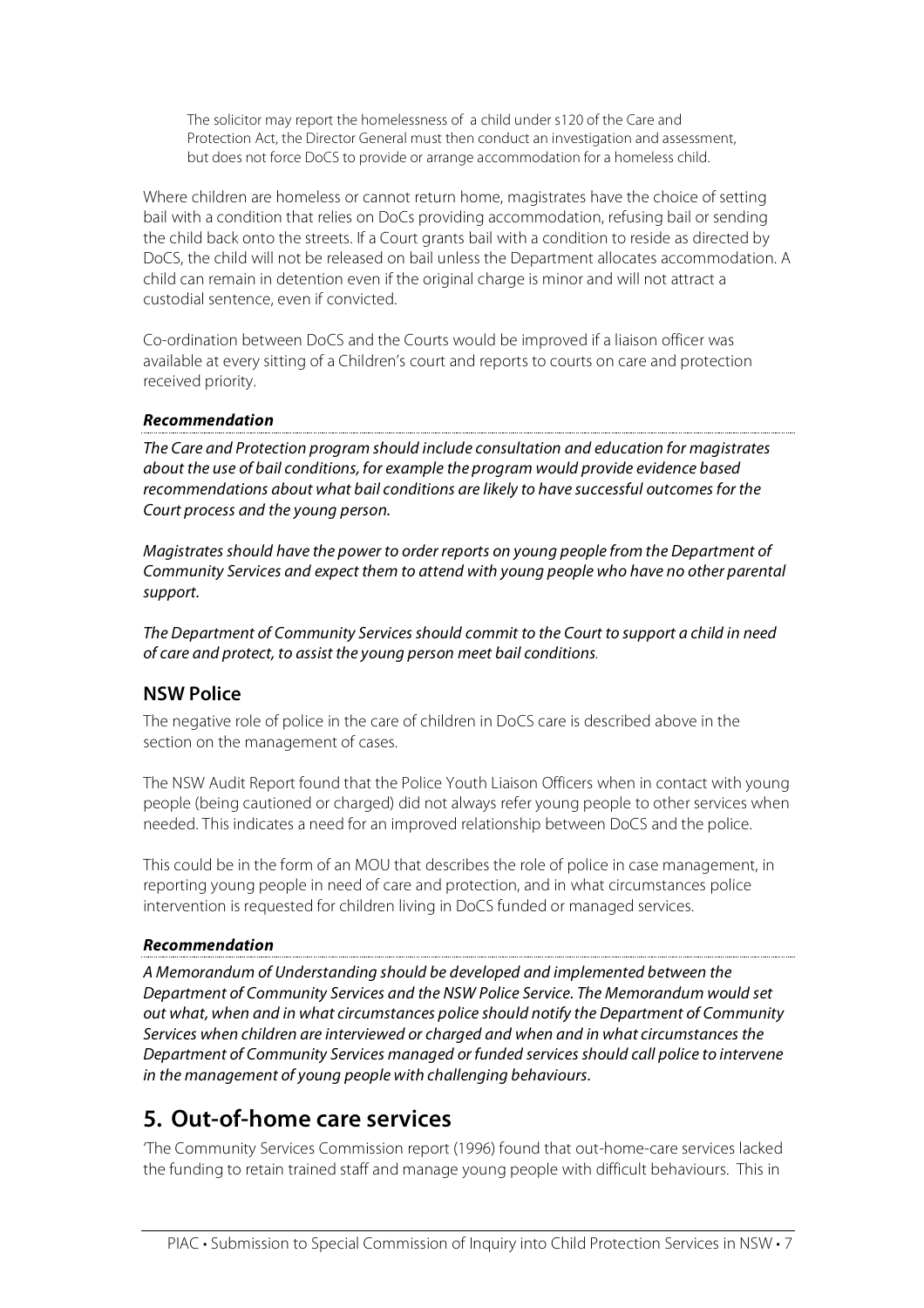turn created an unstable placement history, which was known to be a risk factor for contact with the juvenile justice system. The report found that contact with juvenile justice was more likely to occur 'during access visits, period of self-restoration to families or inappropriate restoration without adequate supports. '

PIAC met with a group of out-of-home care service providers to discuss their experiences housing children on bail. It is not known how representative this group was in the out-ofhome care service sector, but the descriptions of court processes and relationship with (DoCS) signalled that this is one area worth further exploration. If it is representative of service providers experience there is potential for making low cost changes that would improve access to services.

Representatives provided the following comments about their experience in court with clients and their bail conditions:

- Services are limited in accepting referrals directly from the court as service providers are limited to two percent of non-DoCs referrals. Services may be able to take referrals direct from the court if this percentage was raised.
- The Department of Community Services sometimes requested assistance at short notice, for example at four in the afternoon to house a client that night. These services were not funded or managed as crisis accommodation.
- Courts have asked a service to provide a name and address of where the young person will be accommodated. If the service is not currently providing the young person with accommodation, or that accommodation must change due to bail conditions, this is not possible at the time of the court hearing. If the young person was referred to the responsibility of an agency, a service might be able to be provided.
- There was general agreement that greater clarity was needed about the responsibility of DJJ and DoCS. A Memorandum of Understanding is in place between DJJ and DoCS but this relates to wards only.
- Representatives considered it worth investigating whether some young peopled were in detention because they did not have anyone to advocate the use of mediation through youth justice conferencing.

#### **Recommendation**

The Department of Community Services should provide service wide training for agencies working with children with challenging behaviours and recognition through additional payments to services.

The Department of Community Services should allow service providers unlimited referrals of children direct from the court in recognition that this group is a priority. The two percent cap of non-DoCS referrals should be removed for this group of young people.

The Department of Community Services liaison officershould attend each hearing day at Court and make immediate referrals to out-of-home care services or crisis accommodation when directed by the Court.

#### **Adequacy of resources**

There is an urgent need for DoCS to work with DJJ in developing accommodation options for young people granted bail. The attached case study of 'Mary' demonstrates how access to appropriate clinical assessment and support can be, for many young people and essential resource. A failure to provide such services often leads to placement failure and a return to the juvenile justice system.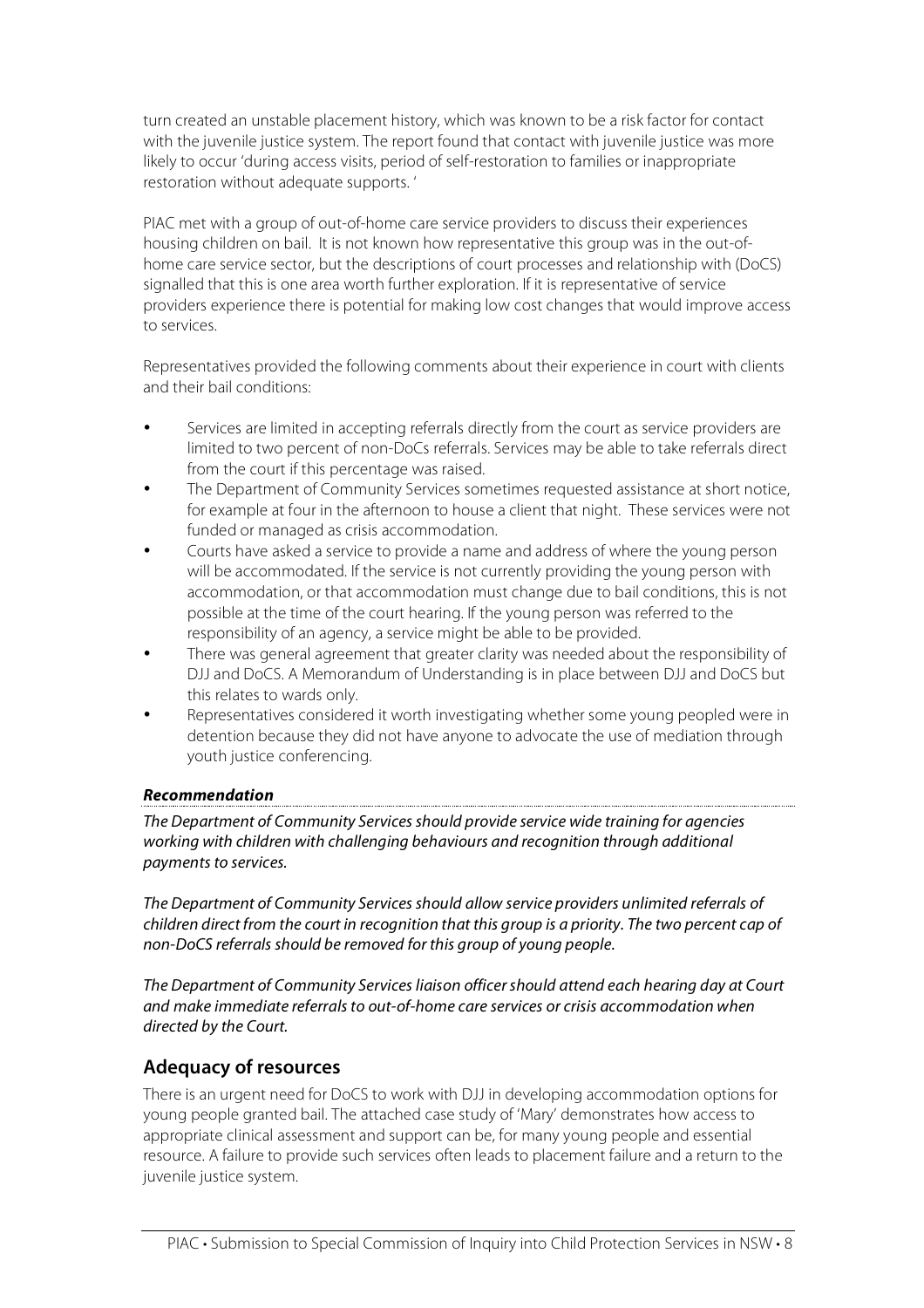The need for accommodation options is stressed in every report on juvenile justice, including the most recent Young Offenders from the NSW Law Reform Commission. The NSW Government in response to this report referred to the Bail Supervision Program, but failed to note that this was only a pilot program, received less than \$1m funding, and only applied to repeat offenders. Funding within DoCS should be quarantined for this high-needs group in order to ensure that such programs are available to all young offenders and are ongoing.

As noted earlier, it is at the first point of contact with the juvenile justice system that needs to receive attention and preventative mechanisms put in place to avoid young people entering into a life in corrective institutions. Children with support are more likely to meet their bail conditions, appear in court and be involved in diversion programs such as Youth Conferencing. DoCS requires funding and policy direction to ensure that young people receive the support required to meet their needs, which includes children in care who are also in contact with police and the juvenile justice system.

#### **Recommendation**

Funding should be provided to meet accommodation requirements of the Bail Supervision Program. All young offenders should be eligible for this program. Funding for these services should be quarantined and ongoing within the Department of Community Services budget.

Additional funding should be available to provide out-of-hours and weekend to support to children in care who are in police custody and need accommodation in order to avoid detention.

Funding should support a data system that provides accurate and timely information about young people in contact with the juvenile justice system to the Courts, Police and DJJ. This is particularly the case when accurate and up- to-date bail conditions are required.

Funding is needed for new positions for Department of Community Services court liaison officers.

Additional funding is needed to support servicesthat care for children with challenging behaviours.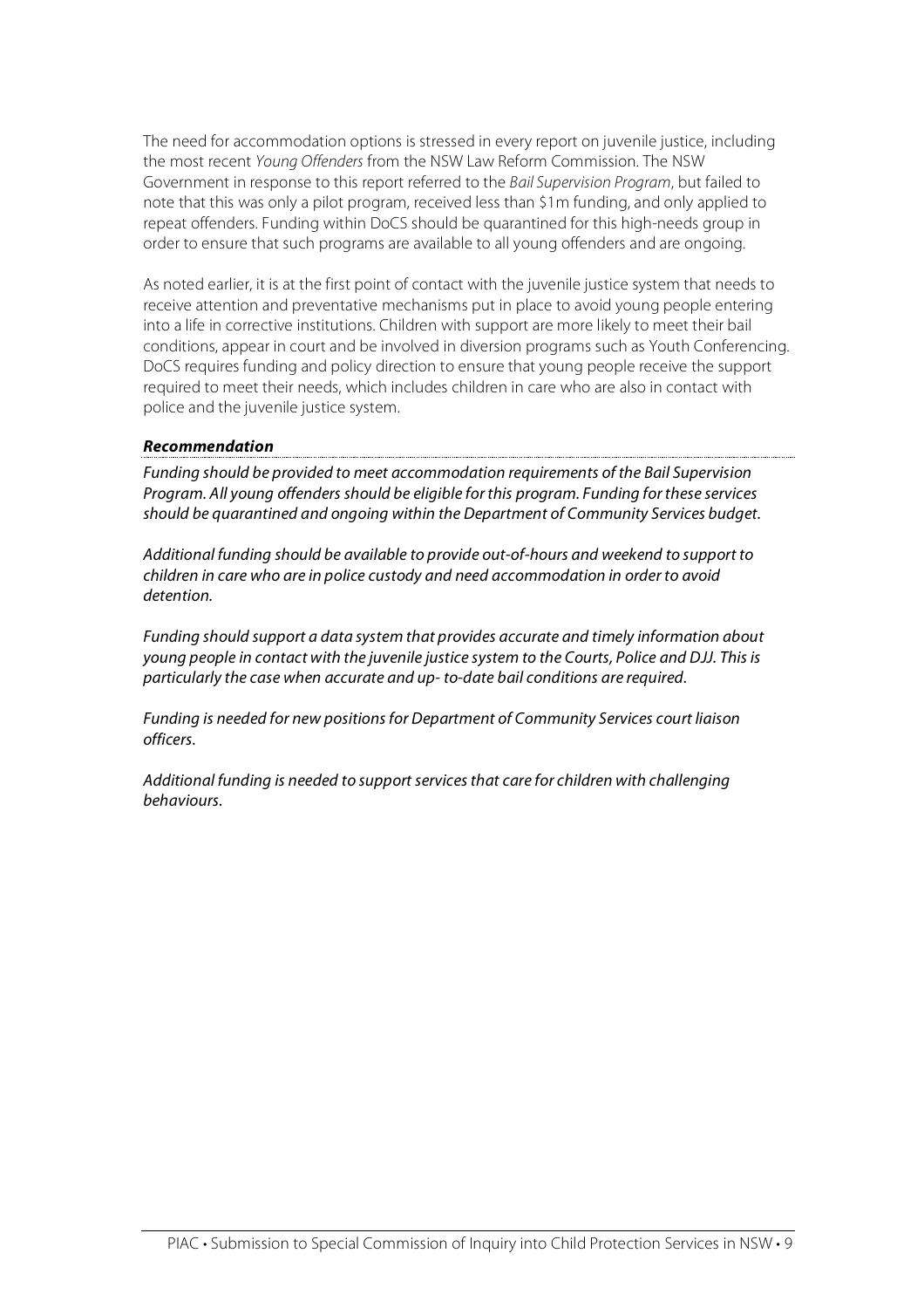## APPENDIX 1

### **Case Studies - accommodation**

#### **John: 15 years old, remained in detention for four weeks without any bail review because suitable accommodation could not be found**

On 12 December 2003, John was arrested and charged with:

- 1. failure to pay a taxi passenger fare and
- 2. breach of a good behaviour bond (due to his failure to pay the taxi fare).

The police refused bail and he was taken to a Juvenile Justice Centre.

On 18 December 2003, conditional bail was granted, with one of the conditions being to reside as directed by the Department of Community Services. Despite this John remained in detention for over four weeks.

This prolonged detention was in breach of the Bail Act whereby a detainee who is granted conditional bail but who cannot fulfil the conditions of bail cannot be held more than eight days without a bail review.

#### **Jasmine: 13 years old, spent four weeks in detention because suitable accommodation could not be found by the Department of Community Services**

On 17 February 2003, Jasmine, who was 13 years old, was charged with two counts of Assault Occasioning Actual Bodily Harm and one count of Malicious Damage in relation to her mother and stepfather. The police refused bail.

On 18 February Jasmine was granted conditional bail with the condition: 'to reside as directed by the Department of Community Services (DoCS) in consultation with the Department of Juvenile Justice (DJJ)'.

Despite this, Jasmine remained in custody and was sent to a Juvenile Justice Centre as DoCS was unable to find her suitable accommodation.

On 4 March 2003, Jasmine appeared in the Children's Court for a bail review. The Court expressed disgust that Jasmine had remained in detention and deleted the residency condition from the grant of bail, Jasmine was released and the matter adjourned to 8 April 2003.

On 18 March 2003, Jasmine attended a local police station seeking somewhere to live. She was brought before the Children's Court on 19 March for a further bail review. Conditional bail was again granted but without a specific condition as to residency.

Jasmine failed to appear in Court on 8 April 2003. A warrant was issued for her arrest.

She was subsequently arrested and brought before the Children's Court on 15 April 2003. Jasmine was granted conditional bail again with the following residency condition: ' to reside at Gordana House or as directed by DoCS…'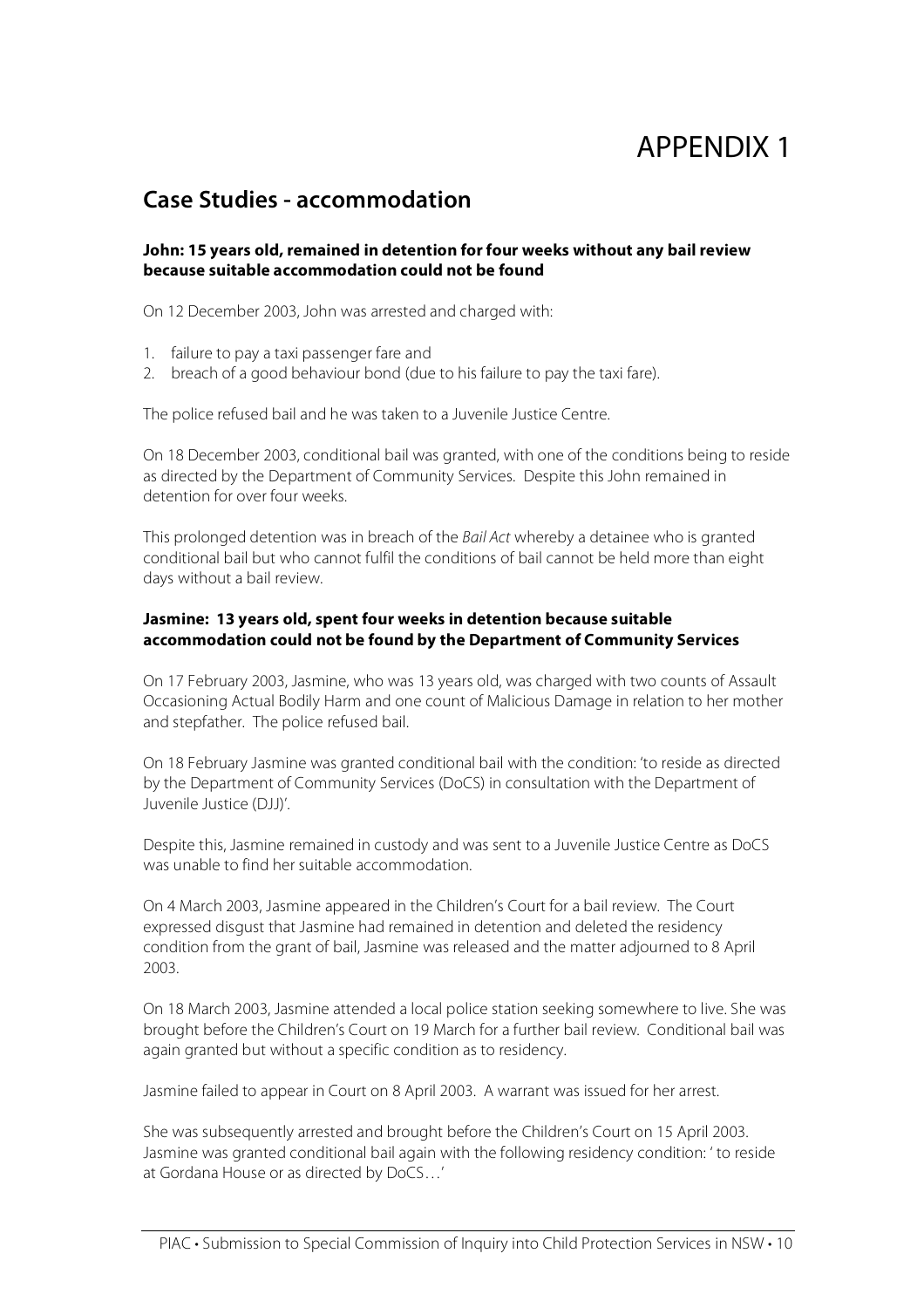Jasmine took up residence at Gordana House but left the address due to difficulties with another resident she had previously met while in detention.

On 24 April and on 28 April 2003, Jasmine appeared again in custody at the Children's court and was granted conditional bail to reside as directed by DoCS. Jasmine remained in custody for the next three weeks as satisfactory accommodation could not be found.

On 13 May, Jasmine was living again with her mother and stepfather. On a bail review that day the magistrate granted Jasmine bail conditional on Jasmine not assaulting her mother and stepfather.

On 29 May 2003, the Children's Court dismissed the matters against Jasmine. Jasmine by then was living with her father. The Magistrate noted that Jasmine had spent a total of four weeks in detention.

#### **Mary: ongoing difficulty with the Department of Community Services finding appropriate care, placed in detention at various times as a result**

Mary migrated to Australia at the age of 13 years. She was subjected to physical and sexual abuse while growing up. Soon after coming to Australia she became homeless and her mother reportedly refused to have anything to do with her.

A long series of short-term foster placements were made before Mary was sent to a youth care unit. Mary began to exhibit self-harming behaviour.

On 11 November 2002, Mary was charged by police with three counts of Common Assault with Indecency and sent to a JJC (Juvenile Justice Centre). The same day she was released on bail and placed in 24-hour supported accommodation.

A report of 12 November 2002 ordered by DoCS showed Mary had differing diagnoses of mental illnesses from different psychiatrists and had been given different medications and there was no clear plan for treatment.

Mary became very unhappy in her supported accommodation. On 12 December 2002, Mary was charged with two counts of Malicious Damage to Property. The police refused bail. The Court refused bail the next day.

On 20 December 2003, the Court granted Mary conditional bail with the condition that Mary live at the same supported accommodation and obey the reasonable directions of her carers and a further condition about not assaulting certain workers there.

On 12 January 2003, Mary was charged with a minor offence and admitted to a detention centre. Bail was then granted on condition Mary live at the same accommodation as previously. Mary refused to go and was charged with Intent to Commit Indictable offence because she allegedly attempted to throw something at the transport vehicle.

By 28 January 2003, DoCS had moved Mary to a different refuge while on bail. An incident occurred to a friend there and Mary hit the wall. Police alleged she threatened workers and refused to obey orders. Mary was arrested for breach of bail condition to ;obey the reasonable orders of her carers' and removed from the refuge. The Court found a breach of bail but did not take action, noting the welfare issues involved.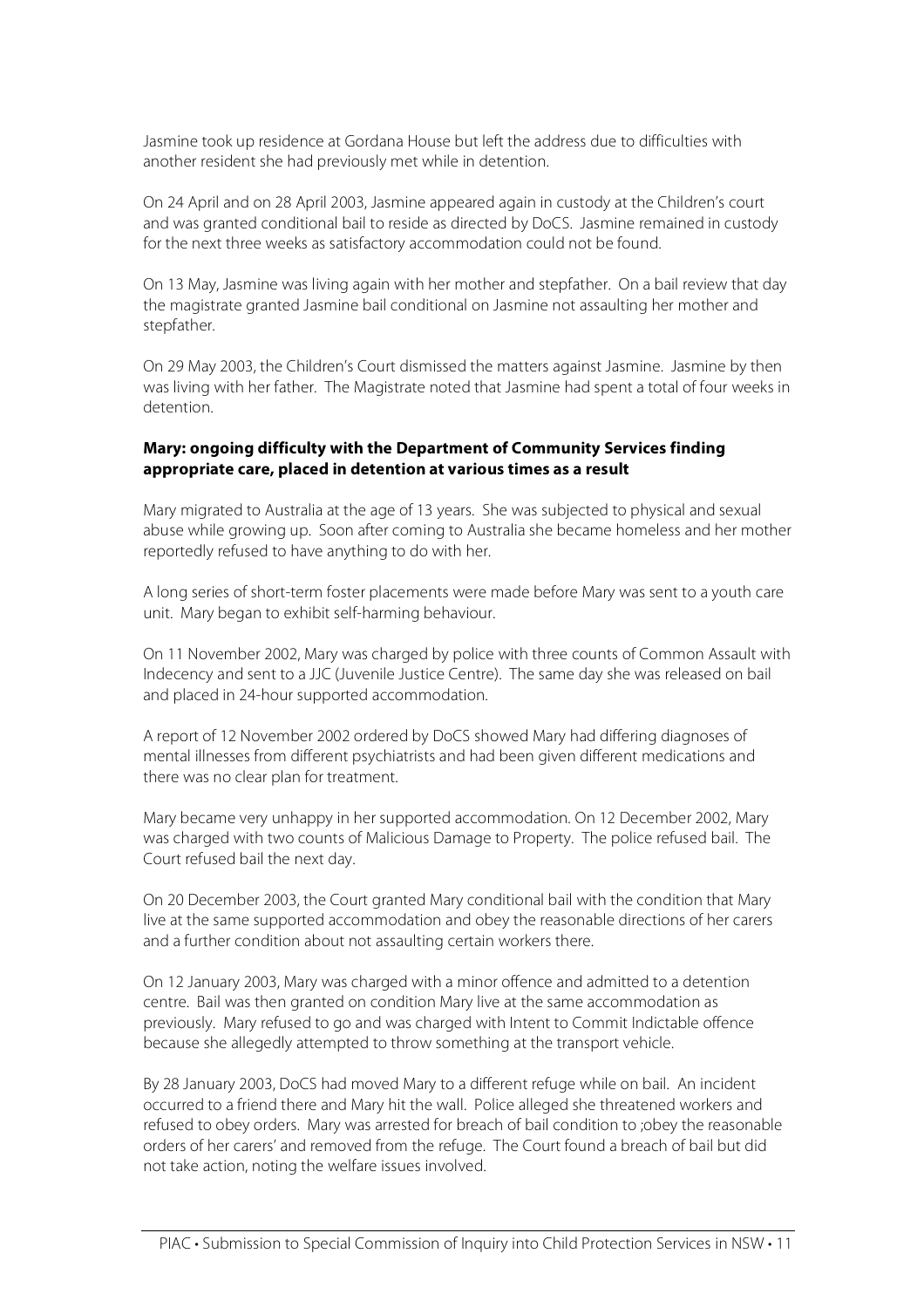Mary's solicitors pursued a section 32 application under the Mental Health (Criminal Procedure) Act 1990 (NSW). Psychological reports were ordered which recommended special placements be made so Mary could gain treatment for the numerous psychiatric and psychological problems in her life.

| Background           | Circumstances leading to arrest and detention                                                                                                                                                                                                                                                                                                                            | Location                                   |
|----------------------|--------------------------------------------------------------------------------------------------------------------------------------------------------------------------------------------------------------------------------------------------------------------------------------------------------------------------------------------------------------------------|--------------------------------------------|
| Age 12<br>Aboriginal | Arrested after found 'loitering' around Redfern Train<br>Station at about 2am on 18 August 2007. Police<br>checks showed he had entered into a bail agreement                                                                                                                                                                                                            | Arrested Redfern<br>Station                |
|                      | on 31 July 2007 with conditions including a curfew<br>not to leave his home between 9pm and 6am.                                                                                                                                                                                                                                                                         | Detained Cobham<br>Correctional<br>Centre  |
|                      | Young person was not in fact on any bail condition at the<br>time. He had been picked up some years earlier<br>associated with wandering away from home related with<br>ADHD. Since that time this condition was medicated.<br>There is some chance that he was confused with his<br>cousin. It is possible that his cousin gave false details to<br>the police earlier. |                                            |
|                      | Detained overnight in Cobham Correctional Centre.<br>Cried most of the night. His grandmother reported<br>unusual hyperactivity after release.                                                                                                                                                                                                                           |                                            |
| Age 15               | Arrested on 24 August 2007 for allegedly breaching<br>a bail condition after the relevant matter had been                                                                                                                                                                                                                                                                | Arrested Darling<br>Harbour                |
| Aboriginal           | finalised on 31 July 2007.                                                                                                                                                                                                                                                                                                                                               |                                            |
|                      | Arrested again on 31 August 2007 despite protest that<br>no bail applied and showing police court documents<br>that the matter being finalised.                                                                                                                                                                                                                          | Detained City<br>Central Police<br>Station |
|                      | On 31 August 2007, young person was arrested in<br>Darling Harbour after approaching police when he saw<br>them talking to his cousin. He offered to take his cousin<br>home.                                                                                                                                                                                            |                                            |
|                      | The Police checked his details. They claimed he was in<br>breach of bail conditions. He produced court papers to<br>show the matter had been resolved. They said they<br>would sort it out at the station and drove him to city<br>central police station. They dropped his cousin off on the<br>way, going near to his house.                                           |                                            |
|                      | He spent the night in custody. He was released the next<br>morning when it was found by the magistrate that the<br>matter had already been dealt with.                                                                                                                                                                                                                   |                                            |

### **Case Studies - Children unable to meet bail conditions**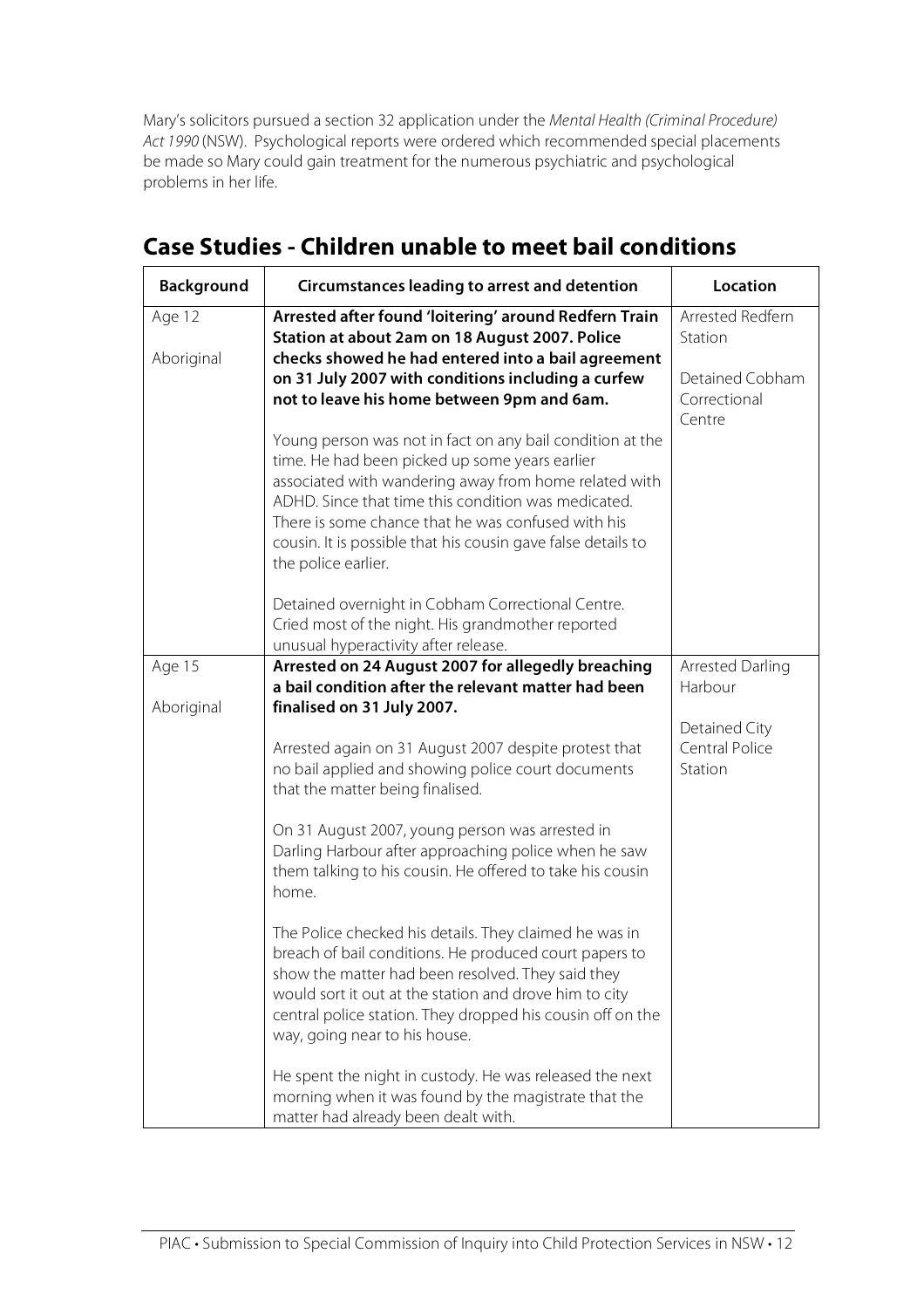| Age 14<br>Aboriginal                      | Arrested on 24 August 2007 for allegedly breaching<br>a bail condition (breach of curfew) after the relevant<br>matter had been finalised on 31 July 2007 despite<br>protest that no bail applied and that the matter<br>being finalised.<br>Arrested again on 31 August 2007 despite protest that           | Detained City<br>Central police<br>Station    |
|-------------------------------------------|--------------------------------------------------------------------------------------------------------------------------------------------------------------------------------------------------------------------------------------------------------------------------------------------------------------|-----------------------------------------------|
|                                           | no bail applied and that the matter had been finalised.                                                                                                                                                                                                                                                      |                                               |
| Age 17                                    | Arrested and detained on 17 September 2007 on a<br>warrant that had been executed on 14 September<br>2007.                                                                                                                                                                                                   | Arrested<br>Paddington                        |
|                                           | She was arrested after a car in which she was the<br>passenger was stopped by the police for speeding.<br>Police checked her details and alleged she had an<br>outstanding warrant for breach of bond.                                                                                                       | Detained<br><b>Waverley Police</b><br>Station |
|                                           | She informed the police she was in Court on 14<br>September 2007.                                                                                                                                                                                                                                            |                                               |
|                                           | She was arrested in relation to the alleged outstanding<br>warrant, searched, and then conveyed by caged truck to<br>Waverley Police Station.                                                                                                                                                                |                                               |
| Age 16                                    | Arrested 20 April 2007 for alleged breach of bail.                                                                                                                                                                                                                                                           | Arrested George<br>St, Sydney                 |
|                                           | He was consuming alcohol with other young people<br>outside McDonalds in George St, Sydney.                                                                                                                                                                                                                  | Detained City<br>Central Police               |
|                                           | Police conducted a VKG person enquiry which revealed<br>he had breached a curfew condition of his bail condition.                                                                                                                                                                                            | Station.                                      |
|                                           | Police checked his mother's house where he was<br>required to stay. She claimed he was staying with his<br>grandmother. She was unaware he had bail conditions.                                                                                                                                              |                                               |
| Age 17 at the<br>time of the<br>incident. | Arrested on 8 December 2002 for breach of a bail<br>condition that had been deleted on 19 November<br>2002.                                                                                                                                                                                                  | Arrested Dee Why<br>Police Station            |
|                                           | She was kept in custody overnight at Lidcombe<br>Children's Court.                                                                                                                                                                                                                                           | Detained -<br>Lidcombe                        |
| Age 15                                    | Arrested for breaching a bail condition but was<br>never on bail.                                                                                                                                                                                                                                            | <b>Burwood Police</b><br>Station              |
|                                           | The Police knew this when they arrested her. Police also<br>attempted to arrest her for breach of bond but no action<br>had been initiated for this. This was explained by the<br>Department of Juvenile Justice at the time. She was also<br>searched illegally and detained at Juniperina for 24<br>hours. | Detained<br>Juniperina                        |
| Age 19                                    | Arrested at Waverley Police Station on two warrants<br>for non-attendance at Court on 9 February 2007.                                                                                                                                                                                                       | <b>Waverley Police</b><br>Station             |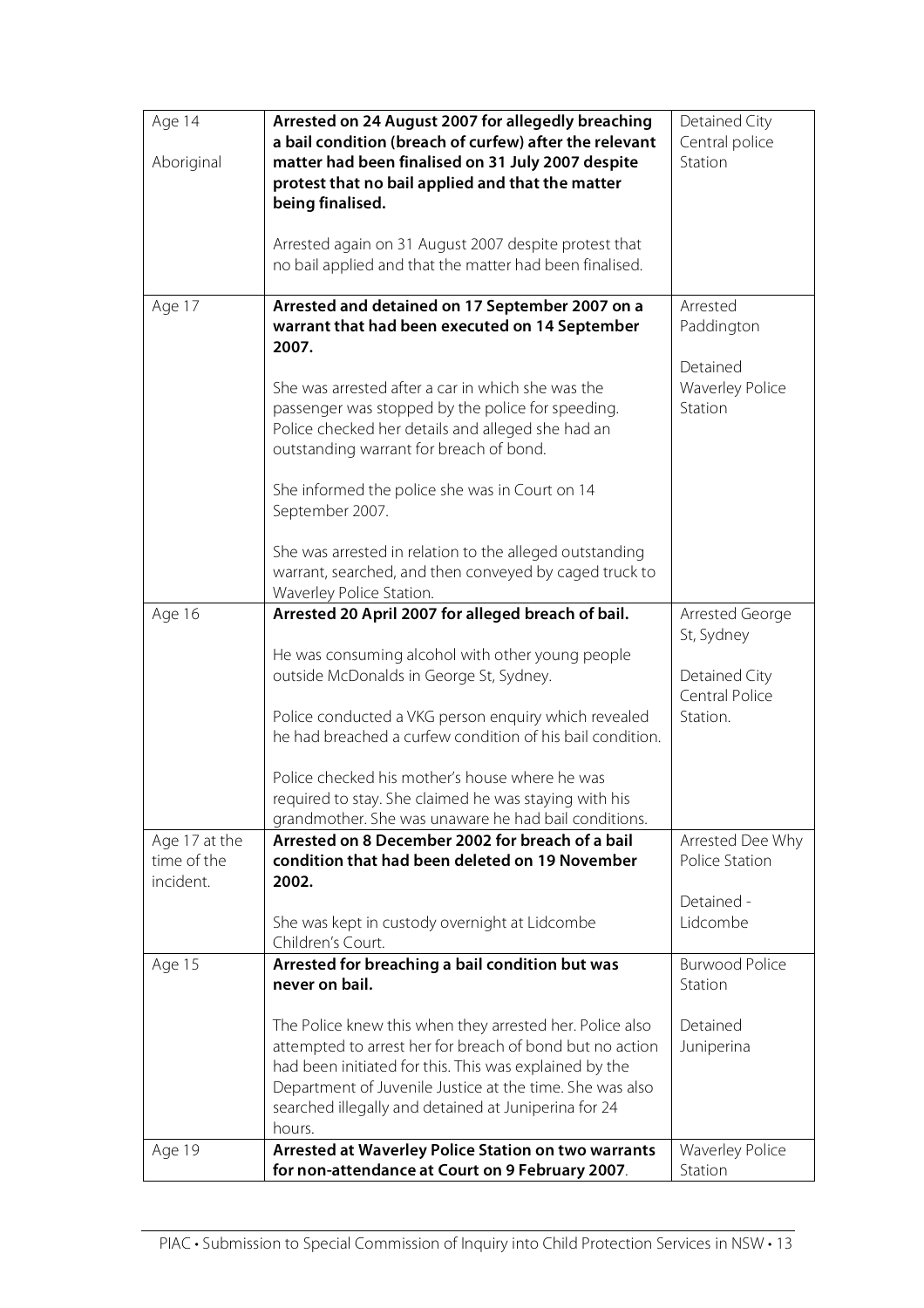|                  | Both warrants had been recalled on 9 February 2007. She      |                       |
|------------------|--------------------------------------------------------------|-----------------------|
|                  |                                                              |                       |
|                  | spent a night in Juinperina.                                 |                       |
| Age 17 at the    | Arrested on 6 April 2007 for breach of bail curfew,          |                       |
| time of the      | when curfew had in fact been lifted.                         |                       |
| incident         |                                                              |                       |
|                  | He claims that when they realised the curfew had been        |                       |
|                  | lifted, they then claimed he was drunk and tried to arrest   |                       |
|                  | him for being drunk. He denies being drunk. Alleged          |                       |
|                  | false arrest and detention in custody.                       |                       |
|                  | Alleged false arrest and refusal of bail on 17 January 2007. |                       |
|                  | Held overnight at Cobham Correctional Centre.                |                       |
| Age 16           | Kept in custody on 26 February 2007 after being              | Arrested near         |
|                  | granted bail.                                                | town Hall,            |
|                  |                                                              | detained at City      |
|                  | Instead of being returned home, they took her to             | Central Police        |
|                  | Juniperina.                                                  | Station               |
| Age: 17          | Arrested on 7 October 2006 for alleged breach of bail        |                       |
|                  | curfew but matter finalised.                                 |                       |
| Pacific Islander |                                                              |                       |
|                  | His mother showed the police the relevant court              |                       |
|                  | documents. The police did not believe her and he spent       |                       |
|                  | the night in custody.                                        |                       |
| Age 18 at time   | He was stopped in the street. Police failed to               | Arrested              |
| of incident      | introduce themselves, and would not provide their            | punchbowl             |
|                  | names when asked by him.                                     |                       |
| Samoan           |                                                              | Officers from         |
|                  | They strip-searched him in the street without properly       | Campsie and           |
|                  | informing him of the need to remove clothes, or the          | <b>Belwood Police</b> |
|                  | reason for it. A number of people were able to see him       | Station               |
|                  | during the search and laughed at him.                        |                       |
| Age 13           | Arrested at school at a sports carnival with little or       |                       |
|                  | no basis for arrest and detained for over two hours.         |                       |
|                  |                                                              |                       |
|                  | Issue: inappropriateness of the arrest.                      |                       |
| Age 15           | Picked up for breach of bail on 20 April 2007.               | Arrested Darling      |
|                  |                                                              | Harbour               |
|                  | This was dismissed on 21 April 2007 by the Court as          |                       |
|                  | original charge had been dealt with on the morning of        | Officers from City    |
|                  | 20 April 2007.                                               | Central Police        |
|                  | Picked up again on 26 April 2007 for breaching bail.         | Station               |
|                  | The bail was also inappropriate in that it required him not  |                       |
|                  | to go within one km of the Chinese Gardens, not to enter     |                       |
|                  | the city of Sydney, and a curfew.                            |                       |
|                  |                                                              |                       |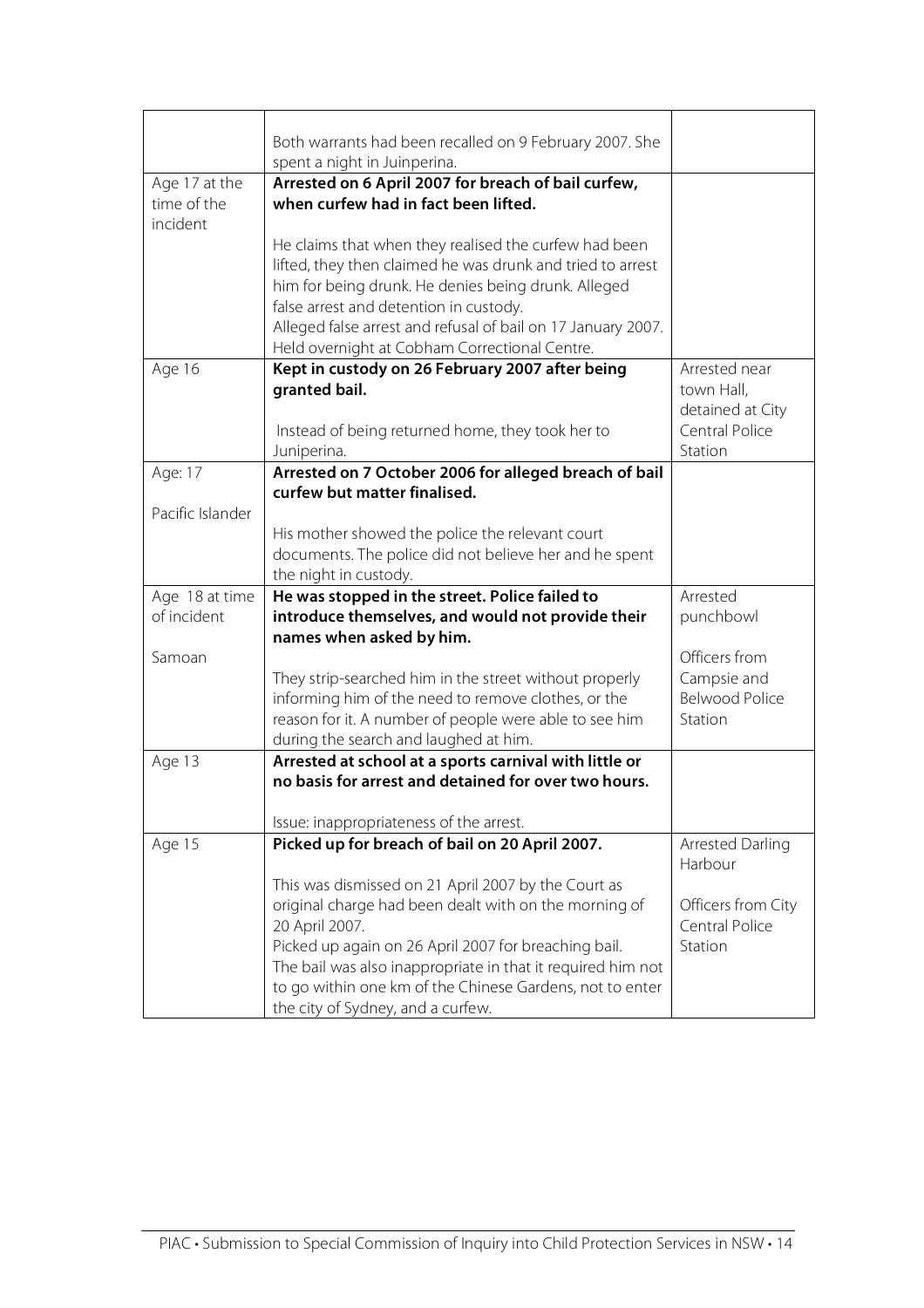| Ages 15 and<br>16            | The two children had bail conditions with curfews.<br>D's was initially 7pm, L's was 6pm.<br>D had been caught by police twice at 7.05 pm and 7.25<br>pm on his way home as father forgot to give him money<br>for a cab.<br>Curfew was later extended to 9pm for both of them.<br>K (mother) got a call at 6.25 pm from Penrith Police<br>Station. She explained they were not breaking the curfew<br>and faxed through court orders. K asked Law Access to<br>call. Eventually constable admitted the fax had arrived.<br>The orders regarding the 9pm curfew were also on the<br>system. Despite this the children remained in custody<br>until 11am the next day. | Penrith Police<br>Station.  |
|------------------------------|-----------------------------------------------------------------------------------------------------------------------------------------------------------------------------------------------------------------------------------------------------------------------------------------------------------------------------------------------------------------------------------------------------------------------------------------------------------------------------------------------------------------------------------------------------------------------------------------------------------------------------------------------------------------------|-----------------------------|
| Ages 8-12                    | Five cousins were walking home. A police car stopped<br>and asked the kids to come to the station. When the<br>officer insisted the oldest child got in the car and the<br>others followed. Some started crying.<br>The children were kept in a room and questioned. No<br>attempt was made to contact their mothers.                                                                                                                                                                                                                                                                                                                                                 | Cowra police<br>Station     |
| Age 15<br>Afghani<br>refugee | Arrested for alleged breach of bail conditions and<br>spent one night in custody. Both DJJ and police made<br>a mistake over bail conditions. They should have read<br>'obey all reasonable directions of parents'. Juvenile<br>Justice contacted him several times and when he didn't<br>return phone calls they called the police and he was<br>arrested.<br>He also claimed the police were extremely rough with<br>him. He claims he feels victimised by the police.                                                                                                                                                                                              | Auburn<br>Detectives        |
| Age 15                       | Allegedly illegally strip-searched at Granville Station.<br>He agreed to a search but did not realise it was a strip<br>search. He was allegedly told that if he refused to strip he<br>would be forced to. Police refused to call his mother after<br>the search despite his requests.                                                                                                                                                                                                                                                                                                                                                                               | Wentworthville<br>Police    |
| Age 17                       | Arrested for breach of Bail on 5 March 2007 after<br>matter had been finalised on 20 February 2007. He<br>was detained overnight.                                                                                                                                                                                                                                                                                                                                                                                                                                                                                                                                     | Fairfield Highway<br>Patrol |